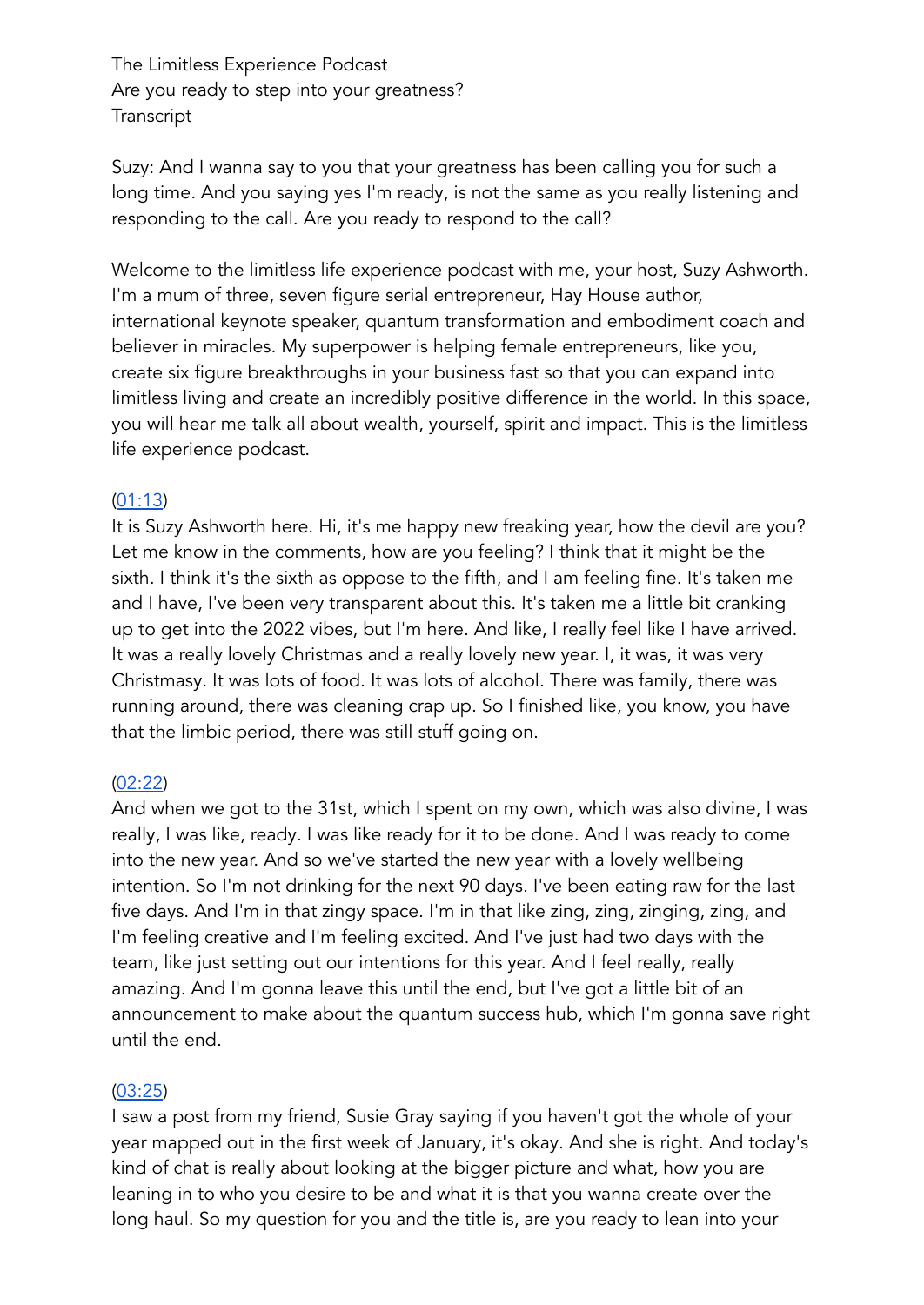greatness? Are you ready to lean into your greatness? This is not a rhetorical question. I would love for you to give me your answer. Is it a yes? Or is it a no? What is the vibe? What was really interesting is that we had two days with the team. I had two days with the team yesterday, and I think that from the outside looking in, if, if you were to observe me being asked that question, you would say, Suzy would definitely say yes, like, yes, yes, yes.

### [\(04:40](https://www.rev.com/transcript-editor/shared/x8I_dmF7Vkc3ZPAFcoIhn5L5c7NmeB7UO-lYB8t7pjpVfQowK1f8Gqbq4nHq2hZzMnSAsOQFzuXlap8Fh4fOOr2GpKQ?loadFrom=PastedDeeplink&ts=280.69))

Of course she is. In fact, she's probably already doing it. Tell me, do you think when you reflect back on where you've been, do you think that you have already been leaning into your greatness? Be honest, yes or no. Do you think you've already been doing it? Do you think you have been tickling the toes of greatness? Today's going to be an invitation for you to start getting really, really, really honest with yourself and where you are holding yourself back. It's so easy to say, yes, I am ready when somebody asks you this question, but why are you more ready now than what you were last year? Why are you ready today on the fifth or 6th of January, whatever today is, but you weren't ready last year. What's the difference between today and the 30th of December? Why do you feel ready now? But you weren't last year because this was really brought into focus for me, just from a couple of observations that my team made and then listening to a really great Instagram live from Africa Brook last night. Louisa said that she's done a shit ton of work ton of inner work last year, and now she's ready.

### [\(06:07](https://www.rev.com/transcript-editor/shared/x8I_dmF7Vkc3ZPAFcoIhn5L5c7NmeB7UO-lYB8t7pjpVfQowK1f8Gqbq4nHq2hZzMnSAsOQFzuXlap8Fh4fOOr2GpKQ?loadFrom=PastedDeeplink&ts=367.39))

Self-belief has been massive. What about you? What has shifted? For everybody who said, no, I wasn't ready last year, but I am ready this year, what has shifted? Too much going on in my personal life, house relocation, poorly husband, kids going to uni overwhelm. Thank you for being so honest here, what you are saying though. I'm gonna give you some real talk, is that life happened last year and the real talk is life is gonna happen this year. It won't be house relocation. Hopefully it won't be a poorly husband. And the kids going to university is not gonna be a new thing anymore, but I can assure you, there is a lot of life that is going to happen over the next 360 ish days. Is that going to be a good enough reason for you to not lean into greatness again in 2022?

### [\(07:03](https://www.rev.com/transcript-editor/shared/x8I_dmF7Vkc3ZPAFcoIhn5L5c7NmeB7UO-lYB8t7pjpVfQowK1f8Gqbq4nHq2hZzMnSAsOQFzuXlap8Fh4fOOr2GpKQ?loadFrom=PastedDeeplink&ts=423.15))

So two things were reflected to me yesterday from the team that I wasn't consciously aware of. And they said, Suzy, when we're in launch, why do we never have any posts on social media saying that we are in launch? We might have it on stories, but we never have anything in the feed. And I was like, hmm, good question. And then we were talking about our desire to increase contribution. Contribution is one of the values of our company. And last year, I'm really proud to say that we donated as a company, £64,700 to charitable causes. This is something that I shared about on my personal page, but I didn't put it on any of my business pages. And these two things were reflected to me. And I was like, hmm. The reason that we don't always share on the newsfeed when we are launching something, is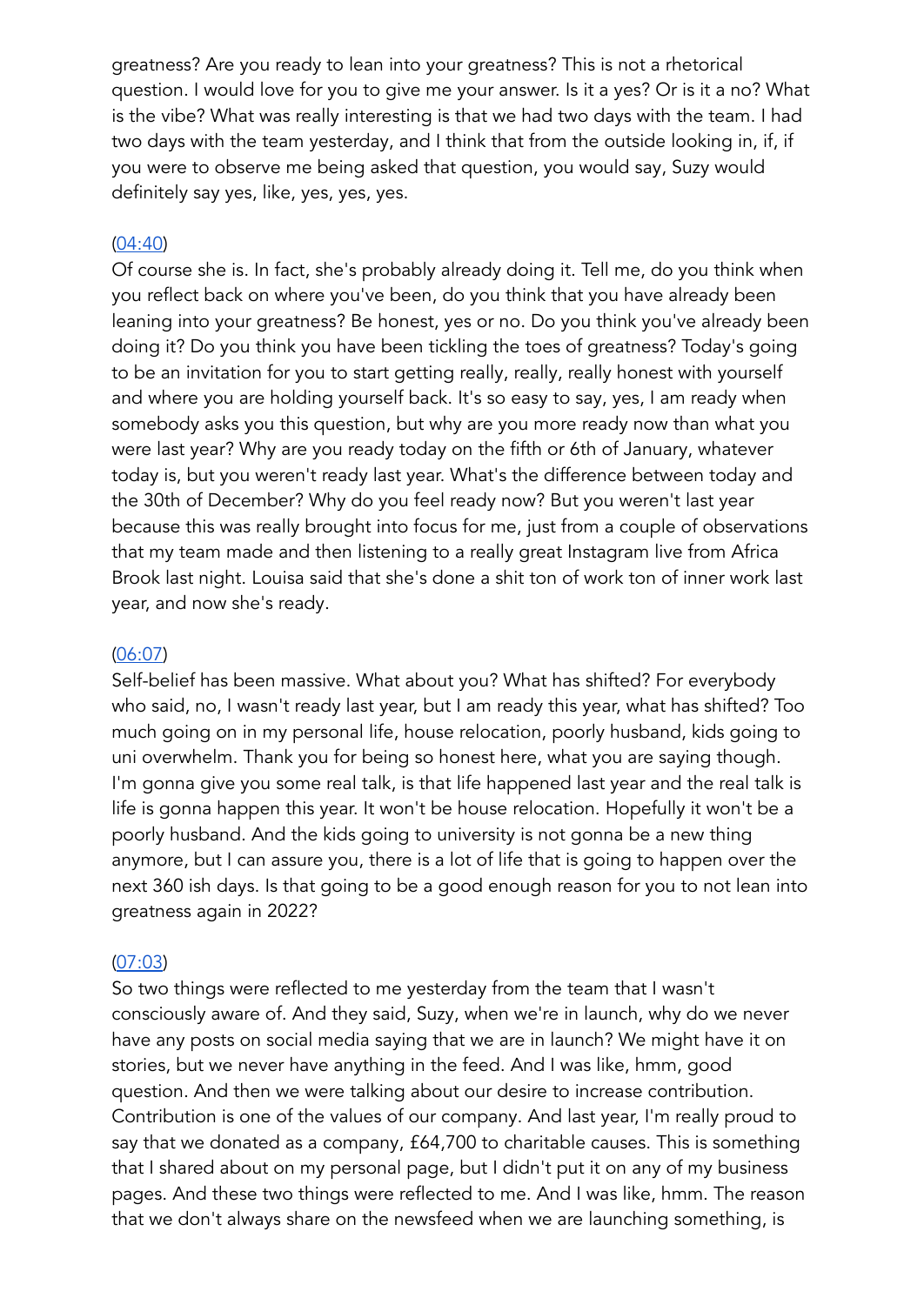when I'm inconsistent on my social media, there is a sense of guilt around then saying, come and join my thing. For all of the entrepreneurs who are listening, who feels like that, that it doesn't feel savory.

# [\(08:22](https://www.rev.com/transcript-editor/shared/x8I_dmF7Vkc3ZPAFcoIhn5L5c7NmeB7UO-lYB8t7pjpVfQowK1f8Gqbq4nHq2hZzMnSAsOQFzuXlap8Fh4fOOr2GpKQ?loadFrom=PastedDeeplink&ts=502.36))

It's not really that cool to be promoting your thing if you have had some level of inconsistency and inconsistency might be your thing, your thing might be actually my general value content isn't good enough. Like I haven't earned the right to talk about the deeper level of transformation that I have. With regards to the contribution piece whilst it felt okay for me to share all my personal pages, it didn't feel great to share it on my business pages because maybe people would think that I'm only sharing this on my business page to say, look how great I am or oh, that she, she's so worthy. You know how annoy, like good for you, good for you that you've done. That does that, are we supposed now? Is it supposed to be okay now that you are a multiple seven figure business earner because you've given this little bit, that's not enough.

# [\(09:22](https://www.rev.com/transcript-editor/shared/x8I_dmF7Vkc3ZPAFcoIhn5L5c7NmeB7UO-lYB8t7pjpVfQowK1f8Gqbq4nHq2hZzMnSAsOQFzuXlap8Fh4fOOr2GpKQ?loadFrom=PastedDeeplink&ts=562.53))

That's not good enough. And it was very interesting that quite unconsciously, I have been reducing how much I want to say and what it is that we are doing because of fear of judgment. Now where this expanded last night, when I was listening to Africa, she talks a lot about self censorship and how in today's day and age self censorship has never been more rife because of essentially cancel culture and people being so fearful of saying the wrong thing and having their live ruined and their business is taken away, their friends and family saying, who, what, who is she? You know, who are they? And she asked the question, are you willing to be uncomfortable? And this is something that I, I teach on and I hugely relate to like our willingness to lean into courage will absolutely determine the level of impact.

# [\(10:42](https://www.rev.com/transcript-editor/shared/x8I_dmF7Vkc3ZPAFcoIhn5L5c7NmeB7UO-lYB8t7pjpVfQowK1f8Gqbq4nHq2hZzMnSAsOQFzuXlap8Fh4fOOr2GpKQ?loadFrom=PastedDeeplink&ts=642.17))

If impact is the goal, our willingness to lean into courage will absolutely determine the level of impact that we can have in this world. And yet moment by moment, day by day, week by week, we avoid being courageous saying the thing, making the offer, sharing the post, because we are afraid that the few people and for all of us, including myself, it's a few in comparison to 7 billion people in the world, the 11,800 people that I have on the Instagram, the 6,000 people that I have on Facebook. It's a few people, the few people that say you are valid. The few people that say, I really like what, I really like, you, maybe they're gonna take their approval away. And then what would I be left with? Maybe they're not only gonna take their approval away, but what if they actually say like, that's enough, I've had enough.

# [\(11:51](https://www.rev.com/transcript-editor/shared/x8I_dmF7Vkc3ZPAFcoIhn5L5c7NmeB7UO-lYB8t7pjpVfQowK1f8Gqbq4nHq2hZzMnSAsOQFzuXlap8Fh4fOOr2GpKQ?loadFrom=PastedDeeplink&ts=711.9))

You are a bad person. You're not gonna get this right. You, you are, we are done with you. It's the loneliness, and then it's the judgment. And just having the meeting and people asking why don't we do this? And then listening to Africa talking about discomfort and we really be being able to see like this discomfort and courage, they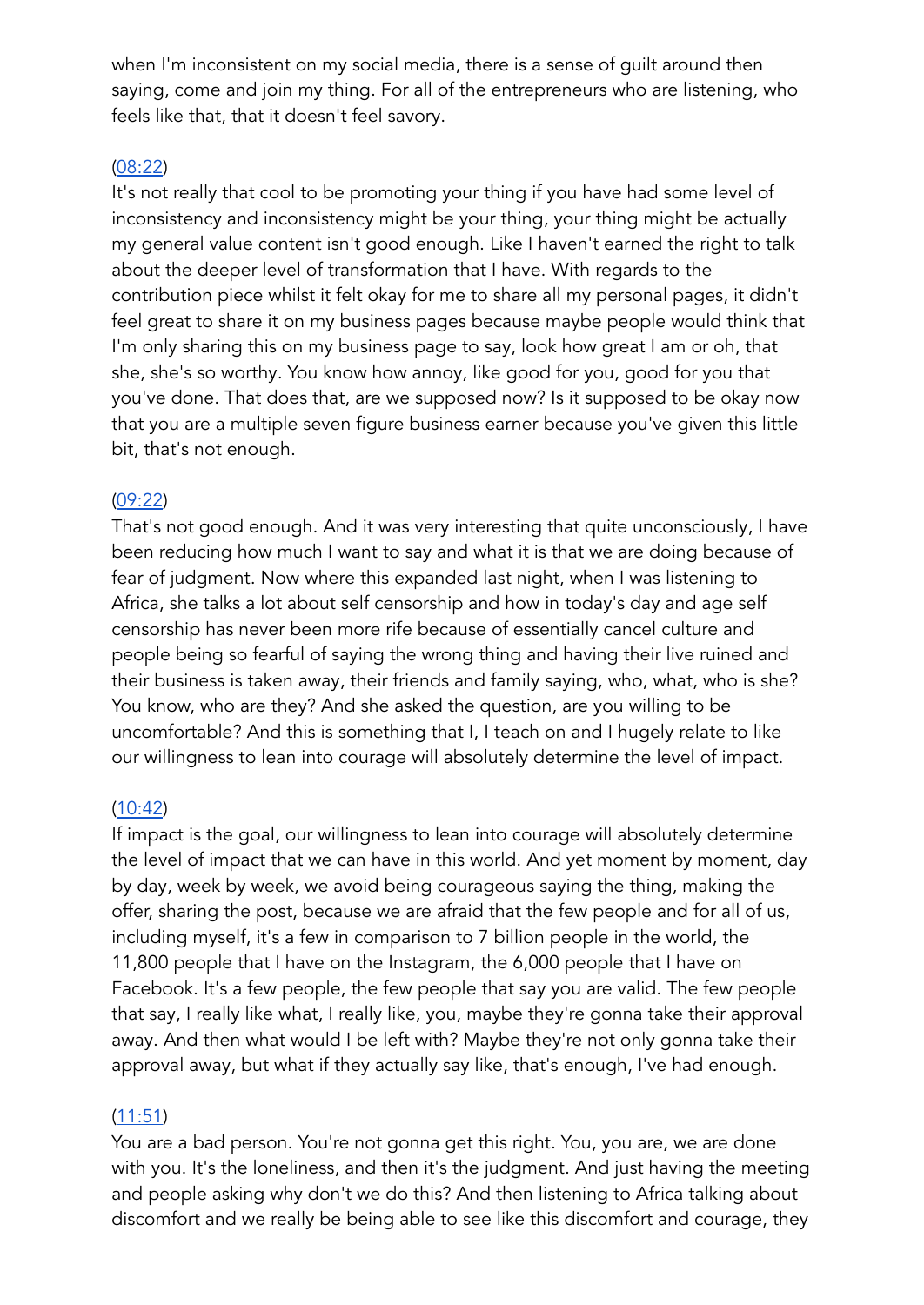go hand in hand how I have been strangling my greatness and how a little bit of success is almost worse than no success, because when we have a little taste of what is possible, Africa Brook @AfricaBrook, she's amazing, a little bit of success, we are so afraid of losing it, we will compromise what we know we should be saying what we should be talking, what we should be sharing again and again and again and again, game. So every single one of you who has said that you are ready to lean into greatness.

### [\(13:02](https://www.rev.com/transcript-editor/shared/x8I_dmF7Vkc3ZPAFcoIhn5L5c7NmeB7UO-lYB8t7pjpVfQowK1f8Gqbq4nHq2hZzMnSAsOQFzuXlap8Fh4fOOr2GpKQ?loadFrom=PastedDeeplink&ts=782.17))

I really want you to look at what gets to shift today when it comes to you being more courageous and your courage is absolutely related to your discomfort. Where am I willing to be more uncomfortable when it comes to sharing what I know I need to share, what I need to offer, what I need to create, how visible I need to be. This is what leaning into your greatness is going to, it means. And I wanna say to you that your greatness has been calling you for such a long time, and you say, yes, I'm ready is not the same as you really listening and responding to the call. Are you ready to respond to the call? Now, oh, my strangling, your creativity, strangling your inspiration, your desire to feel safe, your desire to feel safe is strangling your ability to be great.

### [\(14:24](https://www.rev.com/transcript-editor/shared/x8I_dmF7Vkc3ZPAFcoIhn5L5c7NmeB7UO-lYB8t7pjpVfQowK1f8Gqbq4nHq2hZzMnSAsOQFzuXlap8Fh4fOOr2GpKQ?loadFrom=PastedDeeplink&ts=864.55))

And all of us have all, all of us are great. All of us have greatness within us, and it's not about needing to build your audience or making the million, or be the best, right? It's not, I'm not even talking about that. I'm talking about responding to your soul's desires and I really Louise over on Facebook, as you said, like it doesn't feel safe. And I really wanna challenge this. This is part of me being courageous. What I am about to say, especially in this day and age will trigger another word that I really don't like, is going to trigger maybe some people. And it feels really important to say this. This idea that we have to create safe spaces is killing free speech is killing our desire to say what it is that we need to say for the fear of all of a sudden creating an unsafe space.

### [\(15:28](https://www.rev.com/transcript-editor/shared/x8I_dmF7Vkc3ZPAFcoIhn5L5c7NmeB7UO-lYB8t7pjpVfQowK1f8Gqbq4nHq2hZzMnSAsOQFzuXlap8Fh4fOOr2GpKQ?loadFrom=PastedDeeplink&ts=928.42))

Here is what I want to share, which is my opinion. I'm getting scared argh as I say this, here is what I wanna say about safe spaces. When I say something that makes you think of a time in your life, where you were hurt, where you were afraid, where you were uncomfortable, where something bad happened, this space, the space that you are in, is not unsafe. Because even though you are thinking about the experience, the experience happened in the past. What you are experiencing in the moment in your discomfort is the memory of the experience. And that becomes an opportunity, if you desire, not everybody desires. It becomes a moment in, it becomes an opportunity in the moment to get deeper healing, not necessarily from the conversation that is being had, but from your support network, from the person who you desire to reach out, to in order to create the healing that is required within you.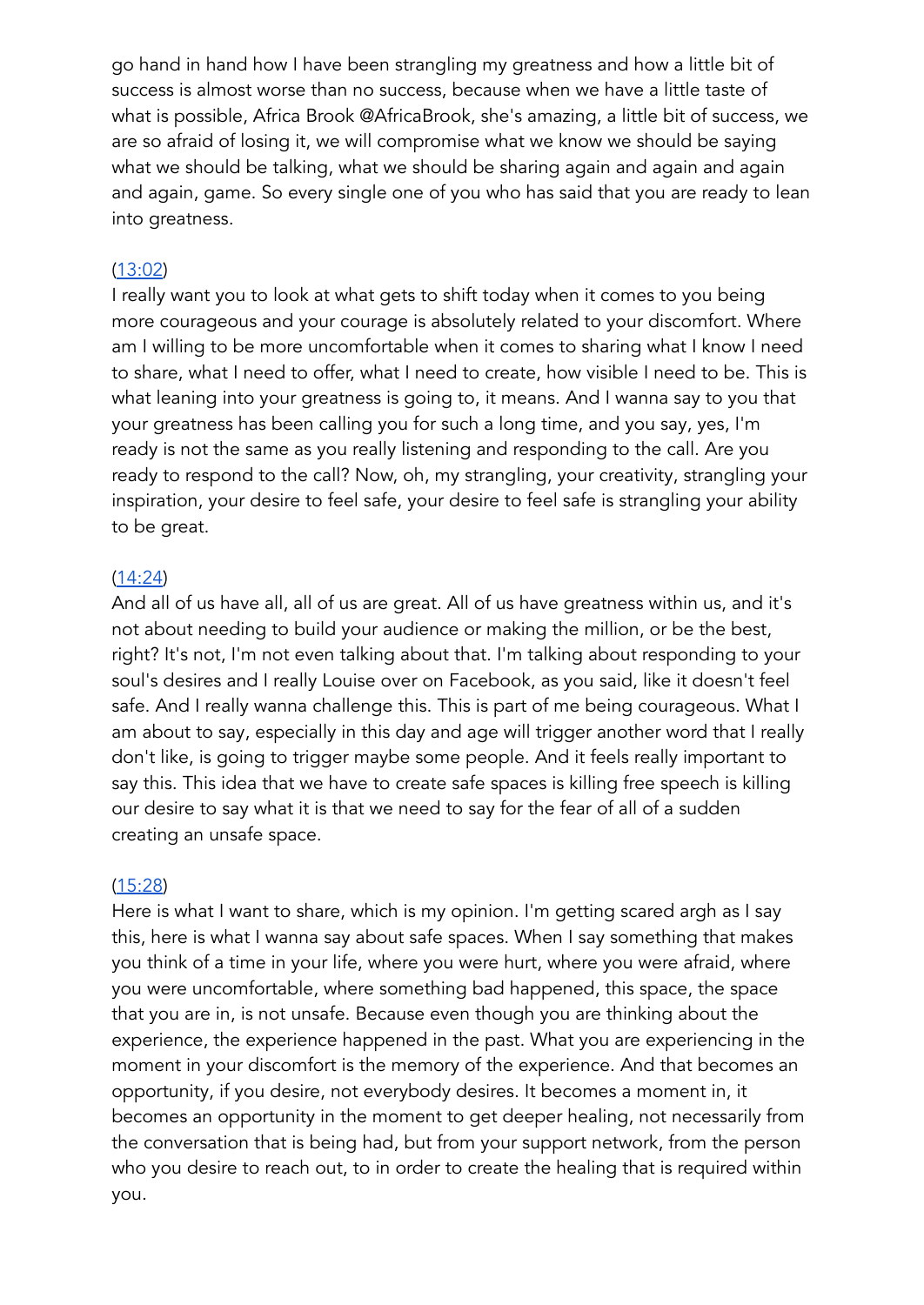### [\(16:45](https://www.rev.com/transcript-editor/shared/x8I_dmF7Vkc3ZPAFcoIhn5L5c7NmeB7UO-lYB8t7pjpVfQowK1f8Gqbq4nHq2hZzMnSAsOQFzuXlap8Fh4fOOr2GpKQ?loadFrom=PastedDeeplink&ts=1005.56))

So, oh God, this is, this is why this is like, this conversation is hard for me. It's challenge for me because I know that so many people right now are like the reason that this person should be canceled. The reason that I'm gonna leave this program, the reason I don't wanna be in this space is cause I don't feel safe. I want to say to you that you are stronger than you realize. I want you to, I want you to know that you are more resilient than you know, and I want you to know that these words, whilst may, whilst these words might remind you of a difficult and uncomfortable situation, they can't, they're not gonna hurt you, physically you are fine. And if I say something that, that brings up, that stirs up an old emotion, old, her old pain, don't hold that in your energy field anymore.

### [\(17:41](https://www.rev.com/transcript-editor/shared/x8I_dmF7Vkc3ZPAFcoIhn5L5c7NmeB7UO-lYB8t7pjpVfQowK1f8Gqbq4nHq2hZzMnSAsOQFzuXlap8Fh4fOOr2GpKQ?loadFrom=PastedDeeplink&ts=1061.9))

Like that's the invitation to go and get the healing from a professional, from somebody who you trust, somebody who, you know, and, or a recommendation to heal that because that is holding you back. And so, that is the safe space and thing that I wanted to say, Suzy Ashworth does not create safe spaces. And I also wanna acknowledge the, the fact that in this time where cancel culture is rife, like genuinely it, that, that feeling that it's not safe for me to fully be myself is true, but we have a choice and the choices are you ready to lean into your greatness? Do I want, do I want my greatness, not the world, the outside world, society's definition of what is great, but am I ready to lean into my greatness? I could say fullness. I could say my fullest potential.

### [\(18:50](https://www.rev.com/transcript-editor/shared/x8I_dmF7Vkc3ZPAFcoIhn5L5c7NmeB7UO-lYB8t7pjpVfQowK1f8Gqbq4nHq2hZzMnSAsOQFzuXlap8Fh4fOOr2GpKQ?loadFrom=PastedDeeplink&ts=1130.41))

I could say, listen and respond to my soul's desires. All of those things encapsulate what I mean when I talk about greatness, not being number one on the top of the pedestal, or getting the gold medal or six gold stars or 5,000 likes or a viral post. I'm not talking about that. just to be clear. So this is the vibe. This is the energy that I am really cultivating and leaning into in this new year. I'm looking to see where I am holding back. I'm looking to see where I am willing to be more uncomfortable, where I'm willing to be more courageous, knowing that when I speak my truth in the way that I have just spoken, whilst it might repel some people, the people who are going to be attracted to me, the people who are like, you know what, let's go in, let's do life and business together are gonna be so much of a beautiful, beautiful match that the level of elevation and the acceleration that happens in the leaps and in the shifts that happen is going to be wild, not just for them, but for me, because it's a co-creation.

### [\(20:12](https://www.rev.com/transcript-editor/shared/x8I_dmF7Vkc3ZPAFcoIhn5L5c7NmeB7UO-lYB8t7pjpVfQowK1f8Gqbq4nHq2hZzMnSAsOQFzuXlap8Fh4fOOr2GpKQ?loadFrom=PastedDeeplink&ts=1212.35))

And my desire is to be creating magic, magic act, creating magic, activating magic in epic, epic proportions. And I can't do that whilst I'm, I'm holding back afraid to say the wrong word, afraid to say the thing, but might ruin, remove, you know, lose me some followers. Like I can't, I can't do that. And so it feels risky and it feels courageous, but I'm here for it. Are you here for it? Are you here for it? Wow. I haven't heard this and I love it. Social, the ideas from the social justice system